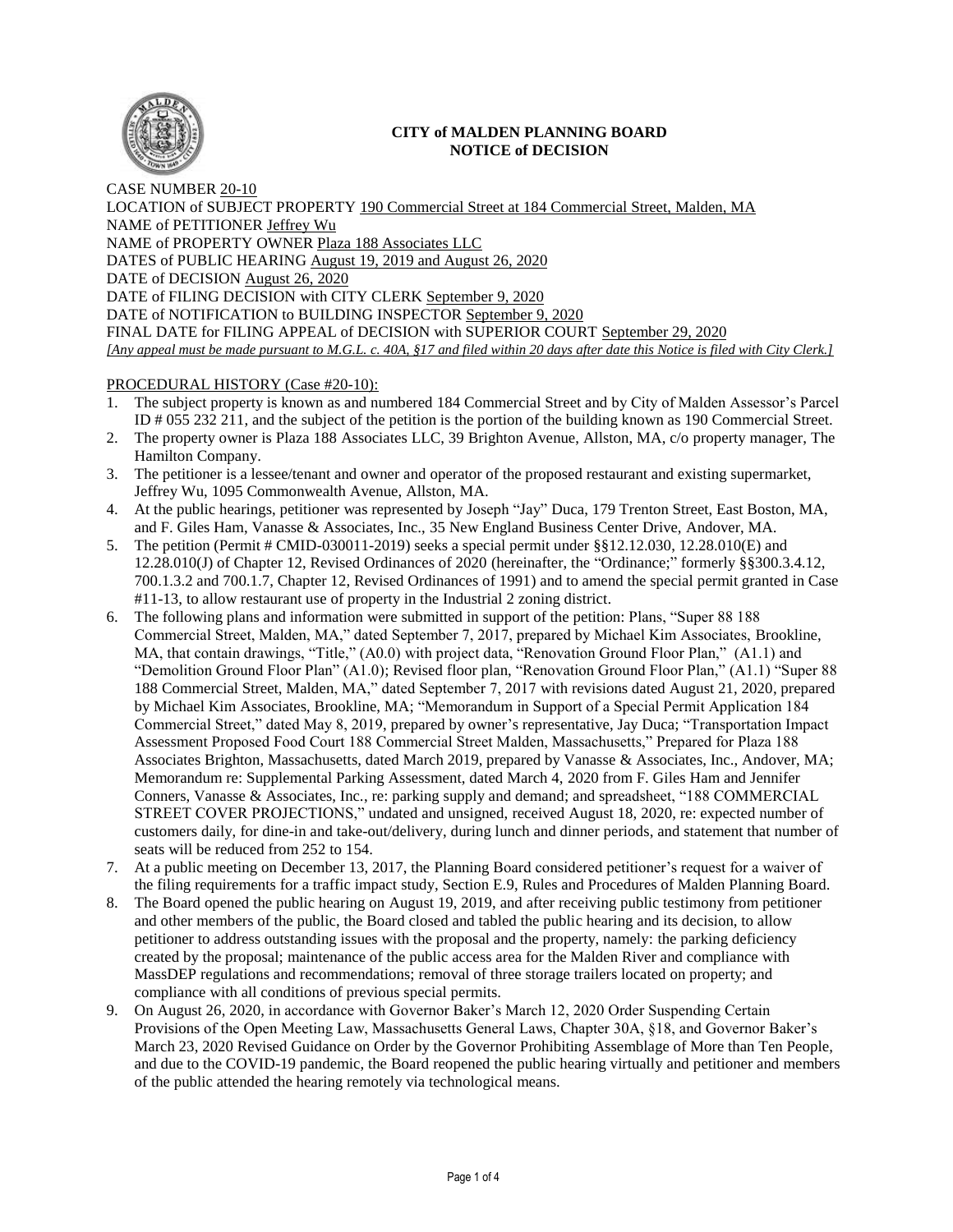- 10. At the hearing on August 26, 2020, the Board received testimony from the petitioner, and before receiving any public comment, the Board considered petitioner's request to withdraw the petition without prejudice to allow petitioner the opportunity to further modify the proposal.
- 11. The public hearings complied with the notice requirements of §12.32.020(K) of the Ordinance and Massachusetts General Laws, Chapter 40A, §11.

## FINDINGS of FACT (Case #20-10):

The City of Malden Planning Board finds the following facts:

- 1. The subject property is approximately 219, 901 square feet in size and the site of a commercial plaza with two single-story buildings, known as and numbered 140-144 Commercial Street and 184 Commercial Street, having an approximate combined total gross floor area of 71,000 square feet, and currently occupied by a supermarket (30,000 square feet); retail pottery store (11,500 square feet); laundromat (5,000 square feet); Social Security Administration offices (11,272 square feet); bank branch (2,400 square feet); Dunkin Donuts coffee shop (1,680 square feet); an awning manufacturer's offices (4,400 square feet); a financial services/insurance company offices (1,600 square feet); an educational tutoring service (1,400 square feet); and a beauty salon supply wholesaler & distributor (2,000 square feet).
- 2. The proposal is to renovate the premises currently occupied by the retail pottery store so as to construct a foodcourt style restaurant, comprised of a seating area of approximately 5,407 square feet; fifteen separate "food kitchen kiosk" spaces, ranging in size from 126 to 562 square feet; restrooms; and including an existing mechanical room of 307 square feet.
- 3. Per the original petition and plans, the proposed restaurant would have 252 seats and the kitchen kiosks would be for lease by tenants; and at the hearing on August 26, 2020, petitioner modified the proposal to 154 seats and the kiosks to be operated by petitioner and not leased.
- 4. Under the proposal, the existing premises containing approximately 11,500 square feet use will be expanded to 12,000 square feet by reconfiguring, removing and adding walls, to allow use of two areas that are currently part of the supermarket, namely, an existing kitchen area containing 607 square feet and equipment, including walkin cooler, ovens, stoves, work tables, sinks; and an area of 140 square feet.
- 5. The property is located in the Industrial 2 zoning district.
- 6. Restaurant use is allowed by special permit in this district, per §12.20.030 of the Ordinance; however, Condition 3 of the special permit granted in Case #11-13 provides: "No restaurant use is allowed at the site, except for one 1,680 SF coffee shop at 200 Commercial Street."
- 7. The existing uses of the property are allowed by special permit or by right, and the property was the subject of various special permits to redevelop, change use of and structurally change the property, granted in Cases ##11- 13, 10-13, 08-13, 08-12, 07-22, 06-19 and 04-26.
- 8. The Malden River directly abuts the property to the east; other abutting and surrounding land uses are industrial and business.
- 9. The property has two principal buildings on a single lot and is considered preexisting nonconforming, per §12.28.010(J) of the Ordinance.
- 10. The proposal creates no new violations of dimensional controls.
- 11. For all existing uses and the proposed new restaurant use, a total of 385 offstreet, on-site parking spaces and six loading bays/spaces are required, per §§12.20.010 and 12.20.030 of the Ordinance.
- 12. The proposed restaurant use of 11,500 square feet requires 138 parking spaces, or 12 spaces per 1,000 square feet of gross floor area; whereas the current retail sales use requires 44 spaces, or 4 spaces per 1,000 square feet of gross floor area, per §12.20.010 of the Ordinance.
- 13. Per the approved site plan with parking layout, "Plan of Land for a Proposed Redevelopment, Plaza 188, 188 Commercial Street in the City of Malden, Massachusetts, As-Built Parking Plan," dated October 26, 2010 with revisions through November 8, 2010, prepared by Beals Associates Inc., Charlestown, MA, there are 300 parking spaces on-site; six loading areas; and conforming driveways and aisles.
- 14. According to petitioner, there are currently 298 parking spaces on-site.
- 15. The proposal creates a deficiency of 87 spaces or 24%.
- 16. Petitioner estimates the parking demand for the restaurant is only 100 parking spaces, however, the basis for this projection is unclear.
- 17. On-street parking is prohibited on Commercial Street.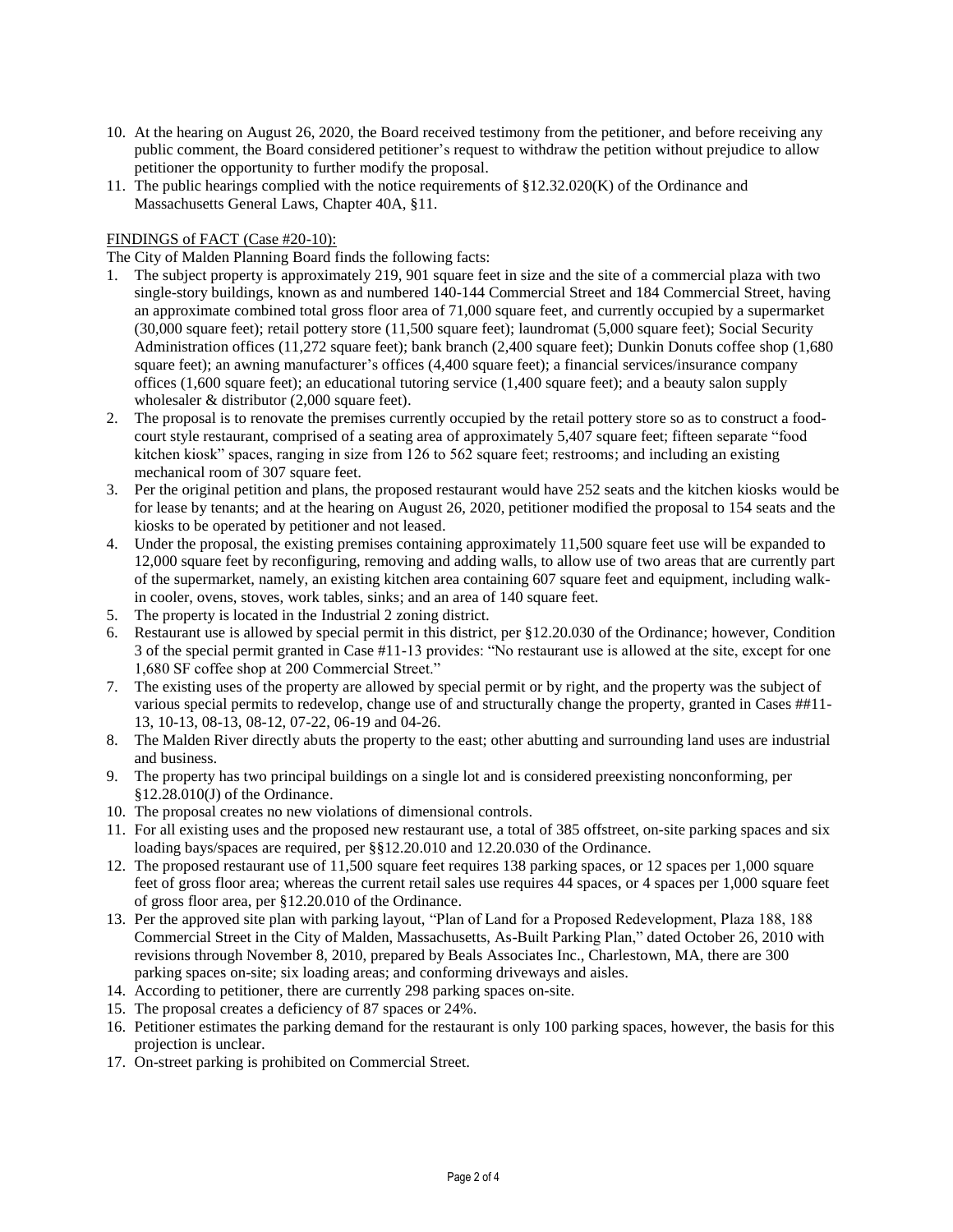- 18. The City's peer review of petitioner's request for a waiver of the filing requirement regarding a traffic impact study is described in correspondence dated December 8, 2017 from Kenneth Petraglia, Traffic Engineer, BETA Group, Inc. and recommends disapproval of the requested waiver.
- 19. The City's peer review report of petitioner's Traffic Impact & Access Study and of petitioner's response memorandum dated August 14, 2019 are described in correspondence dated July 11, 2019 and September 16, 2019, respectively from Kenneth Petraglia, Traffic Engineer, and include recommendations for traffic and safety mitigation at the site access/egress drives and adjacent roadways and intersections.
- 20. When the public hearing opened on August 14, 2019, there were several storage trailers in the northeastern corner of the lot, in violation of Condition 9 of the special permit granted in Case #11-13, which prohibits the parking of storage trailers/containers on-site except for unloading; and lack of compliance is an on-going issue.
- 21. When the public hearing reopened on August 26, 2020, all storage trailers had been removed from the property.
- 22. When the public hearing opened on August 14, 2019, the landscaped walkway and passive recreation area along the rear property line abutting the Malden River, were in need of maintenance, in violation of Condition 7 of the special permit granted in Case #11-13, and not in compliance with: site plans approved with the special permit granted in Case #04-26; the Negative Determination of Applicability dated December 7, 2004 by the Malden Conservation Commission; and the Notice of Noncompliance with Waterways Jurisdictional Determination #JD05-1262, M.G.L. c. 91, §18 and Waterways Regulations 310 CMR 9.00 issued by the Massachusetts Department of Environmental Protection dated October 5, 2011 for failure to comply with its decision to install and maintain public access areas and amenities of a riverfront walkway, benches, signage, parking relocation, and plan of activity; and lack of compliance is an on-going issue.
- 23. When the public hearing reopened on August 26, 2020, the walkway and area were being properly maintained and the Massachusetts Department of Environmental Protection had found the property to be in compliance with Chapter 91, as stated in the email dated July 23, 2020 from Christine Hopps, Assistant Director, Waterways Regulation Program, Massachusetts Department of Environmental Protection.
- 24. As proposed, the restaurant is a "stand-alone" restaurant that will operate independently; however, according to the petitioner, the restaurant would operate under a "shared business" model, that includes sharing employees with the existing supermarket, selling foods that are cooked and prepared by the supermarket; and sharing customers of the supermarket and of other businesses at the plaza.
- 25. The current number of employees of the supermarket and other businesses in the plaza was not available at the hearing on August 26, 2020.
- 26. At the public hearing on August 14, 2019, two residents supported the petition; and the Friends of the Malden River conditionally supported the petition.
- 27. At the public hearing on August 14, 2019, the Ward 1 City Councilor, who represents the ward where the property is located; the Ward 2 City Councilor, who represents the abutting ward; the Ward 5 City Councilor, who is Chair of the City Council Waterfront Access Committee; one of the three City Councilors-at-Large, who is Vice Chair of the City Council Waterfront Access Committee; and the Ward 4 City Councilor, were in opposition to the petition due to lack of compliance with prior special permits, outstanding issues regarding public access to the Malden River, and concerns regarding the parking deficiency and expected parking demand for the proposed restaurant.
- 28. Petitioner intends to clarify the parking demands and its business model and may modify the proposal.
- 29. Petitioner requested that the petition be allowed to be withdrawn without prejudice.

### DECISION (Case #20-10):

On December 13, 2017, the Planning Board denied petitioner's request for a waiver of the filing requirements for a traffic impact study.

On August 19, 2019, the Planning Board tabled the public hearing and its decision.

On August 26, 2020, the Planning Board allowed the petition to be withdrawn without prejudice.

### RECORD of VOTES (Case #20-10):

On December 13, 2017, the vote on the motion to deny the petitioner's request for a waiver of the filing requirements for a traffic impact study was nine in favor, none opposed, and the motion passed (9-0):

Antonucci, yes; Chiu, yes; Chuha, yes; Fitzgerald, yes; Hayes, yes; Henry, yes; MacCuish, yes; Soucy, yes; Ioven, yes.

*Motion by Antonucci, seconded by Henry. Present, not voting: Gebreselassie, Wolff.*